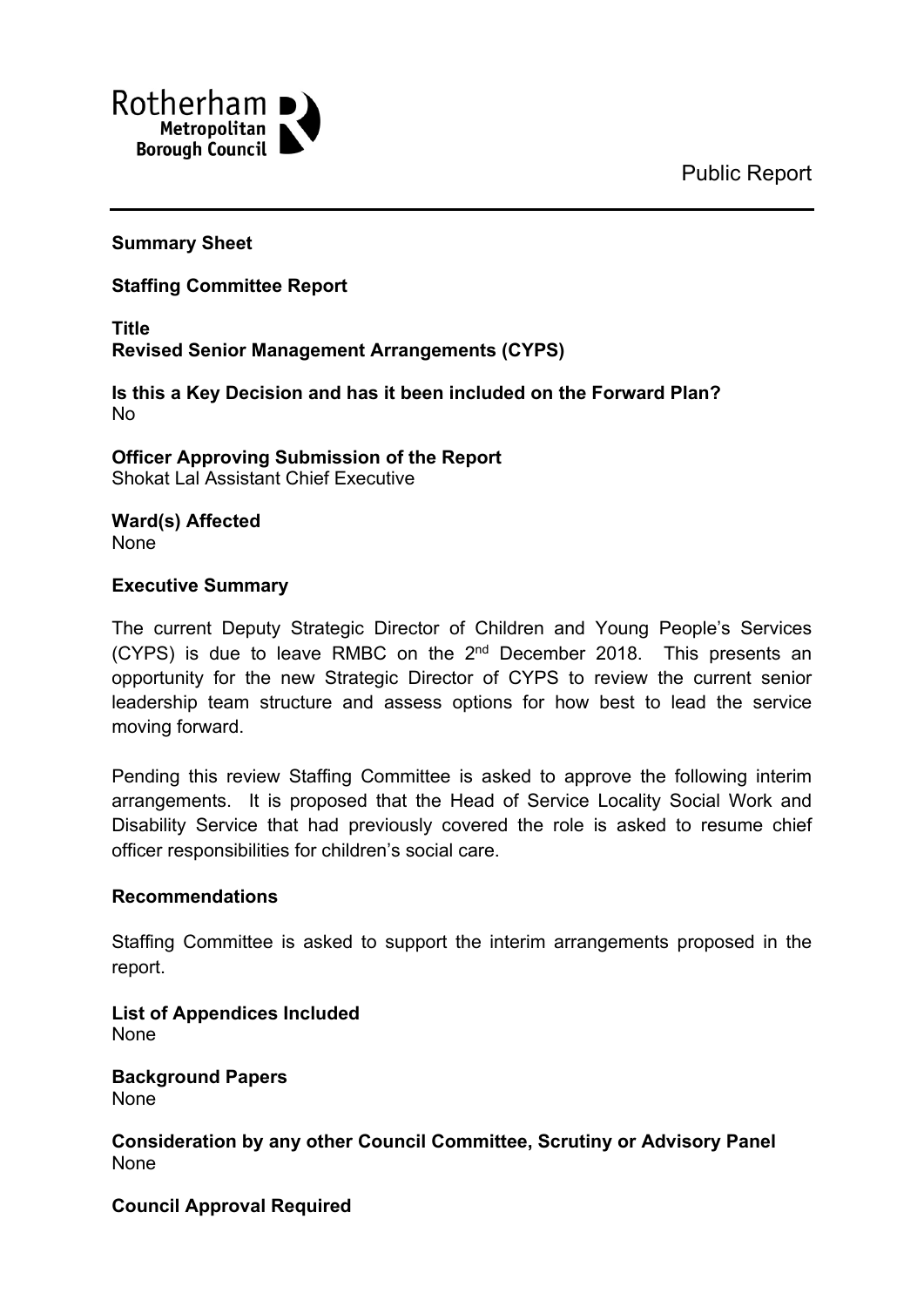**Exempt from the Press and Public** No

# No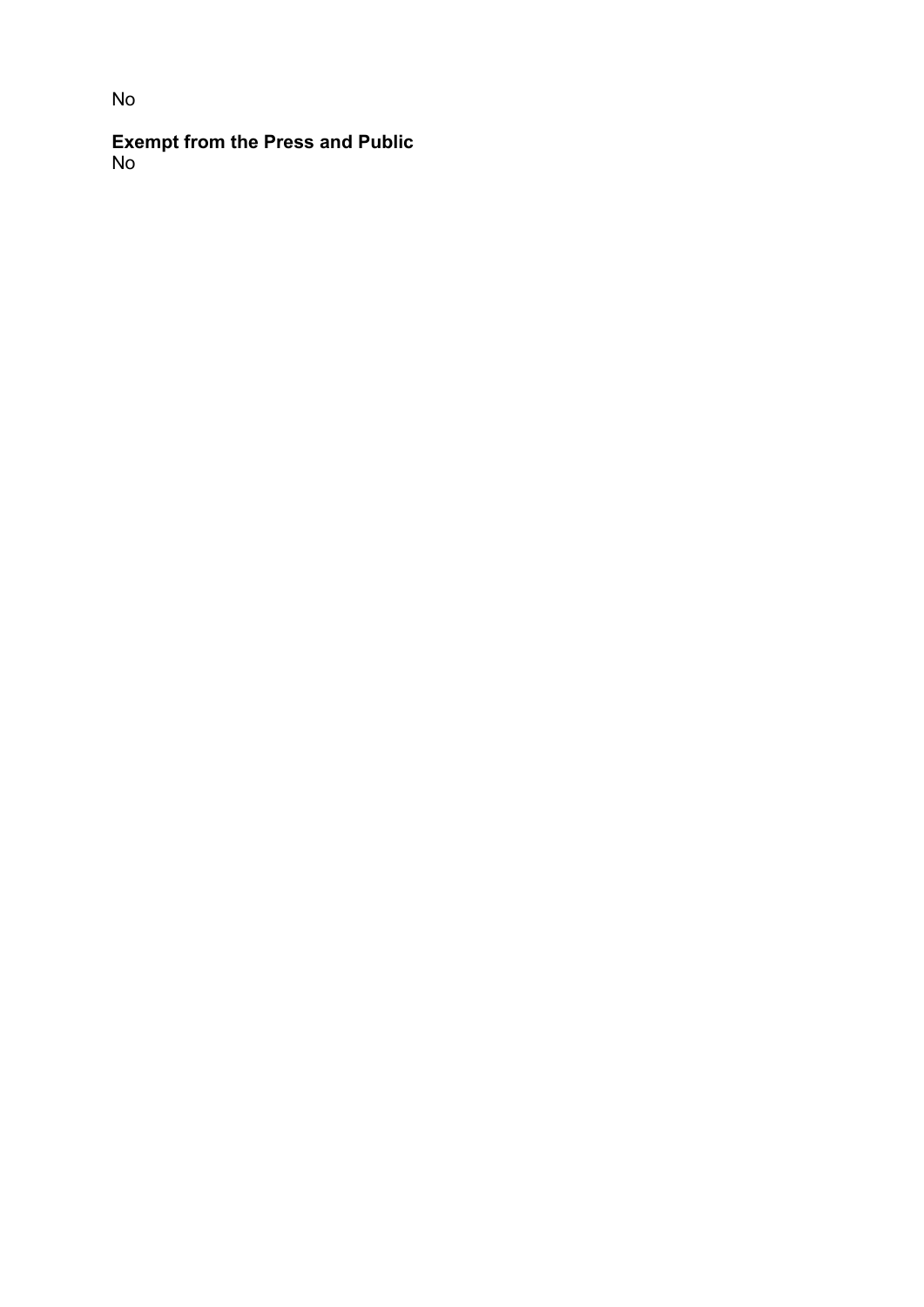# **Revised Senior Management Arrangements (CYPS)**

#### **1. Recommendations**

1.1 Staffing Committee is asked to support the interim arrangements proposed in the report.

# **2. Background**

- 2.1 The new Strategic Director for CYPS has identified an opportunity to review their senior leadership team structure in light of the current Deputy Strategic Director of CYPS leaving the organisation in December.
- 2.2 Whilst that review is ongoing and options being assessed, it is proposed that in order to maintain continuity of service that the current Head of Service, Locality Social Work and Disability Service covers the role in the interim and that this additional responsibility is recognised with an additional payment to take their full time annual salary to the current Assistant Director salary of £86,070.
- 2.3 Should Staffing Committee agree with the interim appointment of the Head of Service, Locality Social Work and Disability Service to the role, their substantive role will also need to be backfilled.
- 2.4 The council would like to put on record their thanks for the contribution made by the Deputy Strategic Director of CYPS.

## **3. Key Issues**

.

- 3.1 Children and Young People's Services have made significant progress over the last three years.
- 3.2 In order to support the continuing transformation agenda across the directorate, including significant further budget savings, it is essential that the directorate continues to have stable leadership throughout the transitional period until the permanent arrangements are determined. As the Head of Service has only recently stepped down from the position of AD held whilst the permanent recruitment of the DCS was in place, it will provide continuity within the Directorate Leadership Team as they are fully aware of the significant challenges and have been involved in the work to date.
- 3.3 The arrangements will be regularly reviewed during the period of cover.

## **4. Options considered and recommended proposal**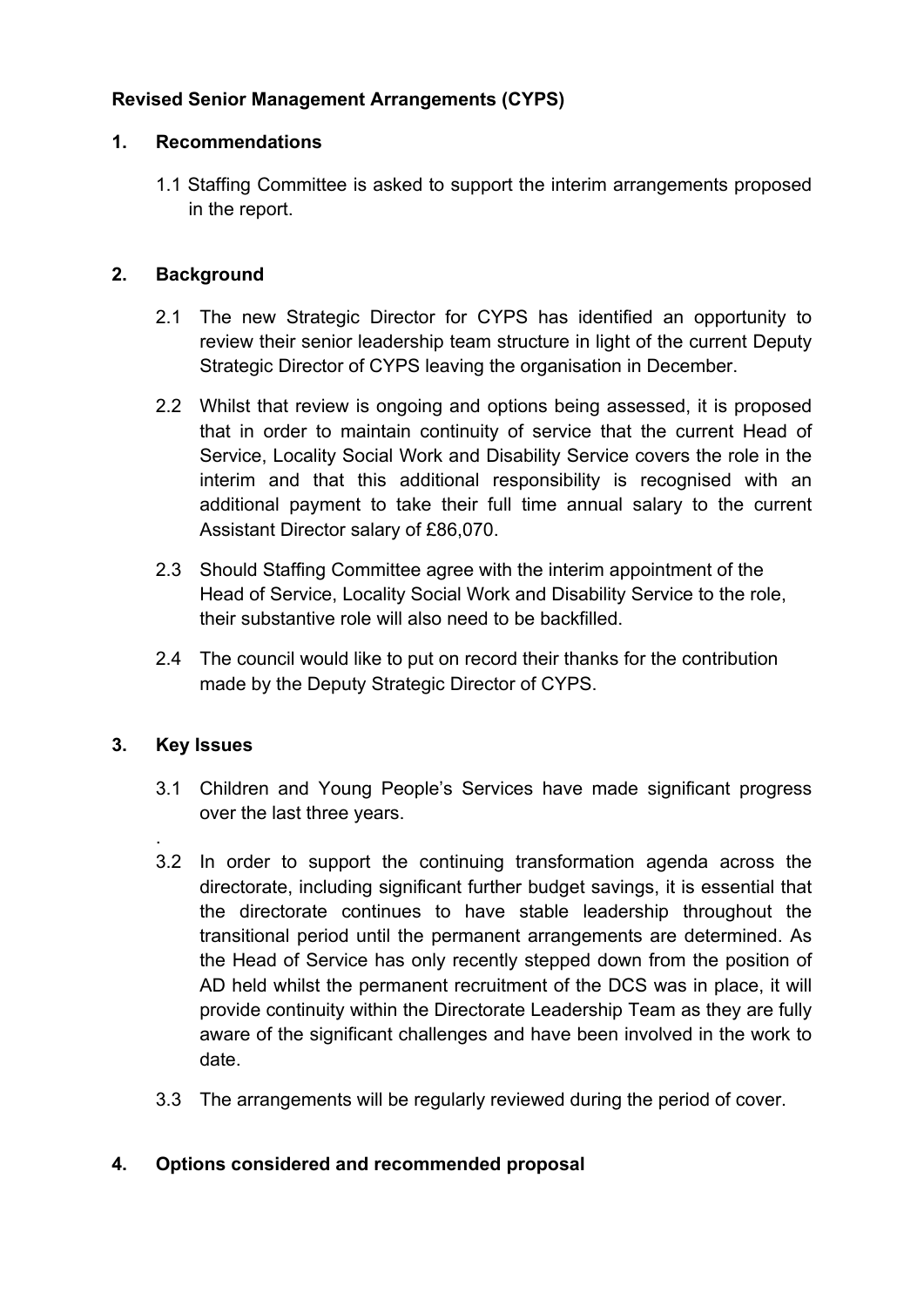4.2 Given it would take time for an external interim to become familiar with the organisation, and the level of current in house skills and expertise, it is recommended that post is covered from existing internal resources.

# **5. Consultation**

5.1 Consultation has taken place with the Chief Executive and Leader of the Council.

# **6. Timetable and Accountability for Implementing this Decision**

6.1 Not applicable

# **7. Financial and Procurement Implications**

7.1 Interim acting up arrangements based on £86k salary including retention will cost £1,348 per month and will be funded from the vacancy savings of the Deputy Strategic Director post.

# **8. Legal Implications**

8.1 None

# **9. Human Resources Implications**

- 9.1 An appropriately rewarded workforce motivates employees and meets standards of fairness and equality required by employment legislation.
- 9.2 Experienced, externally sourced temporary resource could be sought to cover the role whilst a permanent replacement is sought. That, however, would present risks in terms of business continuity and would be considerably more expensive. It would also be questionable in terms of value add for such a truncated period.

# **10. Implications for Children and Young People**

10.1 The appointment of a suitably qualified and experienced candidate supports the Council's key priority of every child making the best start in life.

## **11 Equalities and Human Rights Implications**

11.1 Fair pay structures are a requirement of employment and equalities legislation.

## **12. Implications for Partners and Other Directorates**